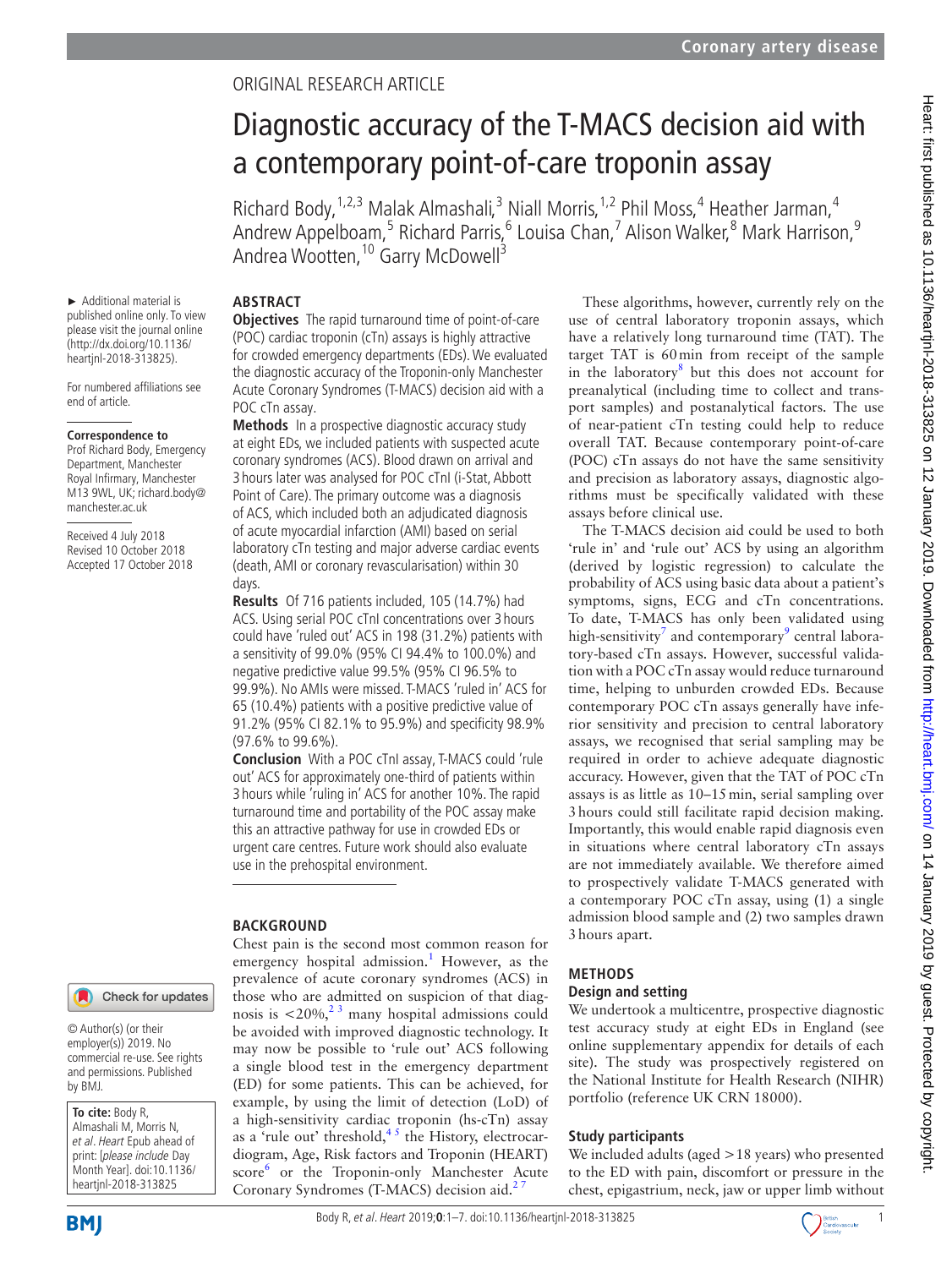#### **Coronary artery disease**

an apparent non-cardiac source, $10$  which the treating physician believed warranted investigation for possible ACS. We excluded patients whose peak symptoms had occurred >12hours prior to presentation at the ED, patients with unequivocal evidence of ST elevation myocardial infarction requiring referral for immediate revascularisation, patients with another medical condition requiring hospital admission and patients who lacked the mental capacity to provide written informed consent. To expedite recruitment and avoid delays to blood sampling and clinical care, the initial blood samples for this study could be drawn at the time of arrival in the ED and at the same time as routine clinical samples without delay, with written consent obtained thereafter. In the event that written consent could not be obtained, samples were discarded and patients were not included in the study. Because of logistical, training and governance requirements, we included a convenience sample dictated by the availability of research nurses or study investigators. Sites were opened in phases with the first site commencing recruitment on 9 February 2015 and the final site completing recruitment on 25 October 2016.

#### **Data collection**

The treating clinician and study nurse recorded comprehensive clinical data at the time of inclusion using a bespoke case report form, in accordance with contemporary international standards. These data included details of the presenting complaint; medical history; medication history; social history (including alcohol intake and tobacco use); family history of ischaemic heart disease; findings on physical examination; 12-lead ECG findings (including the presence or absence of dynamic ECG changes such as T wave inversion or ST segment depression); medications received during the active study phase; disposition; findings of relevant laboratory tests and medical imaging. The variables required for calculation of T-MACS were recorded by the treating clinician. 'Worsening angina' was determined to be present or absent at the discretion of the clinician, but included patients with known angina or those with symptoms suspicious for new angina who had symptoms with increasing frequency, intensity or duration, or with less provocation (eg, exertion) than usual. The interobserver reliability of all constituent variables in T-MACS has previously been established, and all variables had a kappa score  $> 0.6$ <sup>[2](#page-5-1)</sup> Interobserver reliability was not re-evaluated in this study.

In this observational study, patients were treated according to local guidelines, but in order to be selected for the study all sites were required to confirm that local practices were consistent with the guidance issued by the National Institute for Health and Care Excellence<sup>[11](#page-6-6)</sup> and the European Society of Cardiology.<sup>[12](#page-6-7)</sup>

#### **Laboratory analyses**

Patients underwent venepuncture at the time of arrival in the ED and 3 hours  $(\pm 30 \text{ min})$  later. Whole blood (collected in lithium heparin vials) was analysed for cTn using the i-Stat assay (Abbott Point of Care, New Jersey, 99th percentile 80ng/L, LoD 20ng/L, coefficient of variation 16.5% at the 99th percentile), in accordance with the manuacturer's instructions. All staff responsible for undertaking these analyses received bespoke training to run the i-Stat assays.

In addition, patients also underwent central laboratory cTn testing, which formed part of the reference standard for the diagnosis of AMI. In order to ensure that participants underwent adequate reference standard investigations for AMI, sites were asked to confirm that their local practice was consistent with current national and international guidance. Specifically, sites were required to confirm that patients would undergo the following cTn testing:

- ► *If a contemporary (not high sensitivity) troponin assay was used:* Laboratory-based troponin testing on arrival and either 6hours after arrival or 10–12hours after the onset of peak symptoms.[11 12](#page-6-6)
- ► *If a high-sensitivity troponin assay was used:* Laboratory-based troponin testing on arrival and either 3hours after arrival or  $10-12$  hours after the onset of peak symptoms.<sup>[11 12](#page-6-6)</sup>

A high-sensitivity troponin assay was defined as an assay that can detect troponin concentrations in at least 50% of apparently healthy individuals with a coefficient of variation of <10% at the 99th percentile cut-off.<sup>13</sup>

#### **Outcomes**

The primary outcome was the diagnosis of ACS. ACS was defined as either acute myocardial infarction (AMI), occurring during the initial hospital admission (prevalent AMI), or incident major adverse cardiac events (MACE) occurring within 30 days. MACE included death (all cause), incident AMI and coronary revascularisation. All coronary revascularisation procedures were considered to be relevant if they occurred within 30 days of the initial ED attendance. The diagnosis of AMI was allocated by two independent investigators, blinded to T-MACS and i-Stat cTnI concentrations. AMI was defined in accordance with the third universal definition of  $AMI<sup>14</sup>$  based on a rise and/or fall of cTn with at least one troponin concentration above the 99th percentile of the assay, in conjunction with at least one of symptoms of myocardial ischaemia, ECG changes or imaging evidence of new loss of viable myocardium. All relevant clinical notes and imaging reports were available for review by the adjudicators.

#### **Follow-up**

Patients were followed up throughout their inpatient course and by telephone, email, letter or in person after 30 days. Data on length of stay; cardiac investigations and procedures; and details of any haemorrhagic complications were collected. If it was not possible to contact participants directly after repeated attempts, we obtained follow-up information from patients' primary care practitioners where possible.

#### **Statistical analysis**

For the primary analyses, we evaluated the diagnostic accuracy of T-MACS used with POC cTnI testing (i-Stat) at presentation and at 3hours. For comparison, we also determined the diagnostic accuracy of the i-Stat cTnI assay when used alone (at presentation and after 3hours) and in combination with ECG findings (as interpreted by the treating clinician), and we evaluated the diagnostic accuracy of T-MACS using the POC cTnI assay to the diagnostic accuracy when the central laboratory assay was used. For the latter evaluation, we used the cTn assay used in clinical practice. Four sites (Bolton, Harrogate, Northumbria and Basingstoke) were excluded from this analysis because the laboratory did not release cTn results at low concentrations, precluding calculation of T-MACS (which relies on the use of low cTn concentrations to identify 'very low risk' patients). Each of the remaining sites used the hs-cTnT assay (Roche Diagnostics Elecsys).

To evaluate diagnostic accuracy, we calculated sensitivity, specificity, positive predictive value (PPV) and negative predictive value (NPV), positive and negative likelihood ratios. We summarised the overall diagnostic accuracy of T-MACS and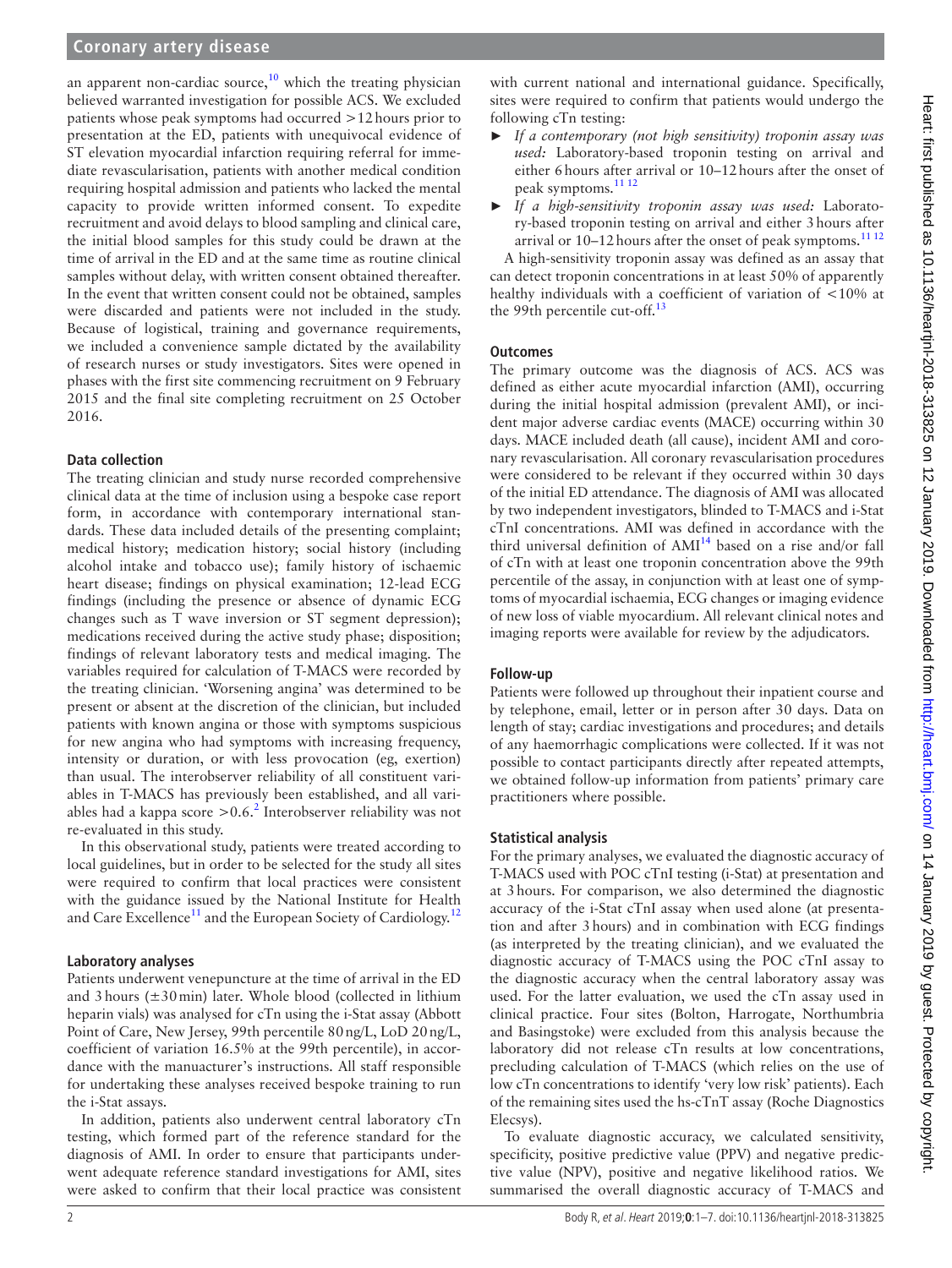

<span id="page-2-0"></span>**Figure 1** Flow chart of study participants. AMI, acute myocardial infarction; cTn, cardiac troponin; T-MACS, Troponin-only Manchester Acute Coronary Syndromes.

cTnI (i-Stat) by calculating the area under the receiver operating characteristic (ROC) curve. For these analyses, we excluded patients who did not have adequate reference standard investigations for AMI, those who were lost to follow-up at 30 days and those who had missing data for T-MACS. Statistical analyses were completed in SPSS V.23.0 and/or MedCalc V.13.1.2.0 (Mariakerke, Belgium).

To evaluate T-MACS, we applied the previously derived formula to estimate the probability of ACS, entering cTnI concentrations in ng/ $L^7$  Consistent with our approach in the original model derivation, patients with cTnI concentrations below the LoD of the assay (10ng/L) were considered to have concentrations of 9ng/L. For this evaluation, we used a minor modification to the original formula based on feedback from clinicians after implementation of the T-MACS algorithm. Clinicians had noted that patients with 'worsening (crescendo) angina' could be classified as 'low risk' (suitable for further evaluation in a low-dependency inpatient environment) in the absence of other risk factors. However, they felt that such patients should be classified as 'moderate risk'. The coefficient for this variable was therefore manually recalibrated to the minimum required to achieve this. Thus, the probability (*p*) of ACS was calculated as follows:

> $p = 1/ (1 + e)$ 1+e*−*(*−*4.65+1.828*a*+1.54*b*+0.849*c*+1.783*d*+1.878*e*+1.412*f*+0.08*g*) )

where *a* denotes acute ECG ischaemia; *b* denotes a pattern of worsening (or crescendo) angina; *c* is pain radiation to the right arm or right shoulder; *d* is pain associated with vomiting; *e* is visible diaphoresis in the ED; *f* is hypotension (defined as systolic blood pressure <100mm Hg); and *g* is cTn concentration. For all variables except *g*, a value of '1' is entered if the feature is present and a value of '0' is entered if it is absent.

The T-MACS model classifies patients into four distinct risk groups based on their calculated risk probability according to the cut-offs applied in the derivation of the original MACS rule. The four risk groups with associated suggestion for patient disposition include (1) very low risk (p<0.02; patients eligible for immediate discharge); (2) low risk  $(0.02 \le p < 0.05$ ; suitable for serial cTn sampling in an ED observation ward or comparable alternative); (3) moderate risk  $(0.05 \le p < 0.95$ ; serial cTn sampling required in general ward such as an Acute Medical Ward); and (4) high risk ( $p \ge 0.95$ ; ACS considered ruled in, best managed in a high-dependency unit or specialist ward).

#### **Sample size**

Assuming that the prevalence of the primary outcome was approximately 10%,and that the algorithm would achieve 100% sensitivity, the lower bound of the 95%CI would be >90% for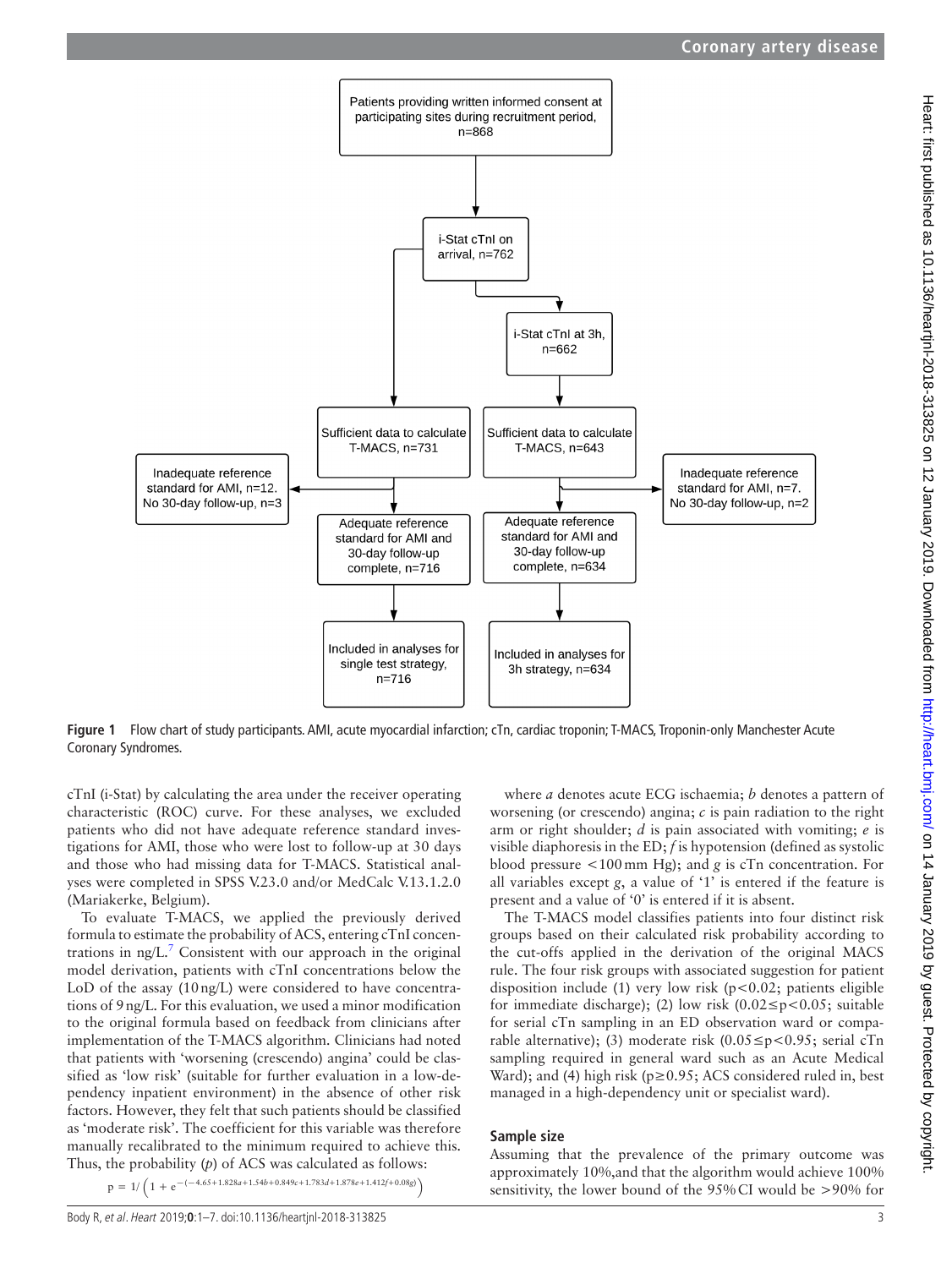## **Coronary artery disease**

#### <span id="page-3-0"></span>**Table 1** Baseline characteristics of included patients

|                                                      | <b>Total</b><br>$(n=716)$ | <b>ACS</b> present<br>$(n=105)$ | <b>ACS absent</b><br>$(n=611)$ |  |  |
|------------------------------------------------------|---------------------------|---------------------------------|--------------------------------|--|--|
| Age in years, mean (SD)                              | 57.6 (15.6)               | 66.1 (14.6)                     | 56.2 (15.3)                    |  |  |
| Men $(\% )$                                          | 445 (62.2)                | 78 (74.3)                       | 367 (60.1)                     |  |  |
| Previous myocardial infarction (%)                   | 169 (23.6)                | 35 (33.3)                       | 134 (21.9)                     |  |  |
| Previous percutaneous coronary<br>intervention (%)   | 138 (19.3)                | 25 (23.8)                       | 113 (18.5)                     |  |  |
| Previous coronary artery bypass<br>$q$ raft $(\%)$   | 51(7.1)                   | 12(11.4)                        | 39(6.4)                        |  |  |
| Hypertension (%)                                     | 332 (46.4)                | 59 (56.2)                       | 273 (44.7)                     |  |  |
| Hyperlipidaemia (%)                                  | 256 (35.8)                | 48 (45.7)                       | 208 (34.0)                     |  |  |
| Type 1 diabetes mellitus (%)                         | 14(2.0)                   | 4(3.8)                          | 10(1.6)                        |  |  |
| Type 2 diabetes mellitus (%)                         | 123 (17.2)                | 31 (29.5)                       | 92 (15.1)                      |  |  |
| Current smoking (%)                                  | 139 (19.4)                | 28 (26.7)                       | 111 (18.2)                     |  |  |
| Time from symptom onset to arrival in the ED (hours) |                           |                                 |                                |  |  |
| $0 - 3$                                              | 354 (49.4)                | 54 (51.4)                       | 300 (49.1)                     |  |  |
| $3 - 6$                                              | 153 (21.4)                | 25(23.8)                        | 128 (20.9)                     |  |  |
| $6 - 9$                                              | 88 (12.3)                 | 14 (13.3)                       | 74 (12.1)                      |  |  |
| >9                                                   | 73 (10.2)                 | 9(8.6)                          | 64 (10.5)                      |  |  |
| Components of the (T-)MACS rule                      |                           |                                 |                                |  |  |
| Acute ECG ischaemia (%)                              | 64 (8.9)                  | 29 (27.6)                       | 35(5.7)                        |  |  |
| Worsening angina (%)                                 | 124 (17.3)                | 33 (31.4)                       | 91 (14.9)                      |  |  |
| Pain associated with vomiting (%)                    | 38(5.3)                   | 6(5.7)                          | 32(5.2)                        |  |  |
| Sweating observed (%)                                | 39 (5.4)                  | 7(6.7)                          | 32(5.2)                        |  |  |
| Systolic blood Pressure<100 mm<br>Hq $(\%)$          | 23(3.2)                   | 3(2.9)                          | 20(3.3)                        |  |  |
| Pain radiating to right arm or<br>shoulder (%)       | 63(8.8)                   | 15 (14.3)                       | 48 (7.9)                       |  |  |
| POC cTnI (i-Stat)≥10 ng/L (%)                        | 263 (36.7)                | 90 (85.7)                       | 173 (28.3)                     |  |  |

ACS, acute coronary syndrome; cTn, cardiac troponin; ED, emergency department; POC, point of care; T-MACS, Troponin-only Manchester Acute Coronary Syndromes.

sensitivity and >99% for NPV with a sample size of 605 participants. Accounting for potential loss to follow-up and missing data (estimated to be approximately 5%), we planned to include a total of approximately 650 participants. Recruitment was continued until we had verified data collection from all sites to ensure that this minimum sample size had been exceeded.

#### **Results**

We included a total of 716 patients at eight centres, of which 105 (14.7%) had ACS, including 89 (12.4%) with prevalent AMI. During the recruitment period at participating centres, a total of 868 patients were recruited, although it was not possible to undertake the POC cTnI test for 126 patients because the analyser or cartridges were unavailable. This left 762 patients eligible for the analysis, of which 716 had full data and were included in the analysis of diagnostic accuracy ([figure](#page-2-0) 1). The baseline

<span id="page-3-1"></span>**Table 2** Proportion of patients with acute coronary syndrome (ACS) and acute myocardial infarction (AMI) in the four risk groups for the Troponin-only Manchester Acute Coronary Syndromes model (test on arrival only)

| <b>Very low</b><br>risk | Low risk  | <b>Moderate</b><br>risk | High risk |
|-------------------------|-----------|-------------------------|-----------|
| 306 (42.7)              | 134(18.7) | 227(31.7)               | 49(6.8)   |
| 6(2.0)                  | 16 (11.9) | 39 (17.2)               | 44 (89.8) |
| 4(1.3)                  | 16(12.3)  | 26(11.6)                | 43 (87.8) |
|                         |           |                         |           |

<span id="page-3-2"></span>**Table 3** Proportion of patients with acute coronary syndrome (ACS) and acute myocardial infarction (AMI) in the four risk groups for the Troponin-only Manchester Acute Coronary Syndromes (T-MACS) model (test on arrival and at 3 hours)

|                                 | Very low<br>risk | Low risk  | Moderate<br>risk | High risk |
|---------------------------------|------------------|-----------|------------------|-----------|
| Total number of patients<br>(%) | 198 (31.2)       | 159(25.1) | 209 (33.0)       | 68 (10.7) |
| Number (%) with ACS             | 1(0.5)           | 7(4.4)    | 27 (12.9)        | 62 (91.2) |
| Number (%) with AMI             | 0(0.0)           | 6(3.8)    | 15(7.2)          | 61(89.7)  |

characteristics of participants are summarised in [table](#page-3-0) 1. A total of 634 patients underwent POC i-Stat testing at 3hours, of which 97 (15.3%) had ACS including 82 (12.9%) with AMI. Based on a single i-Stat POC cTnI measurement at the time of arrival in the ED, the area under the ROC curve (AUC) for T-MACS was 0.86 (95% CI 0.82 to 0.90). Accounting for the 3-hour POC cTnI concentration increased the AUC to 0.92 (95% CI 0.89 to 0.95).

The proportions of patients with ACS and AMI in each T-MACS risk group (based on i-Stat POC cTnI concentrations) are shown in tables [2 and 3.](#page-3-1) [Table](#page-3-1) 2 shows the proportions in each risk group based on a single POC cTnI test taken at the time of arrival in the ED. [Table](#page-3-2) 3 shows the proportions based on two POC cTnI tests taken 3hours apart. For the latter analysis, the maximum cTnI concentration detected was used.

#### **T-MACS as a 'rule out' test ('very low risk' vs all other risk groups)**

T-MACS could have been used to 'rule out' 306 (42.7%) patients based on a single test at the time of arrival, or 196 (31.4%) patients following a repeat cTnI test at 3hours. Based on the initial POC cTnI concentration, there were six false negative results with T-MACS, including four patients with prevalent AMI and two patients who developed MACE within 30 days (both MACEs were percutaneous coronary intervention (PCI)).

Of those patients, only one remained 'false negative' once the second POC cTnI concentration measured at 3hours had been taken into account. That patient did not have prevalent AMI (high sensitivity cTnT concentrations 4and 5ng/L, respectively) but underwent invasive coronary angiography and PCI as an outpatient following discharge from hospital. The test characteristics of T-MACS using POC cTnI on arrival and at 3hours are shown in [table](#page-4-0) 4.

For comparison, if patients were 'ruled out' based on a single POC cTnI concentration <10ng/L on arrival and the absence of acute ECG ischaemia without accounting for T-MACS, a sensitivity of 87.4% (95% CI 79.4% to 93.1%) and NPV of 97.0% (95% CI 95.0% to 98.2%) could have been achieved, and ACS would have been immediately 'ruled out' in 426 (60.4%) patients. Similarly, accounting for the 3-hour cTnI concentration with this strategy would have achieved a sensitivity of 93.7% (95% CI 86.8% to 97.7%) and an NPV of 98.3% (95% CI 96.3% to 99.2%), 'ruling out' 348 (55.8%) patients.

#### **T-MACS as a 'rule in' test ('high risk' vs all other risk groups)**

T-MACS could have 'ruled in' ACS in 49 (6.8%) patients using the initial cTnI concentration with a PPV of 89.8% (95% CI 78.1% to 95.6%) and specificity 99.2% (95% CI 98.1% to 99.7%). In comparison, measuring POC cTnI concentration on arrival alone, with the 99th percentile cut-off (80ng/L), could have 'ruled in' ACS for 42 (6.0%) patients. This would have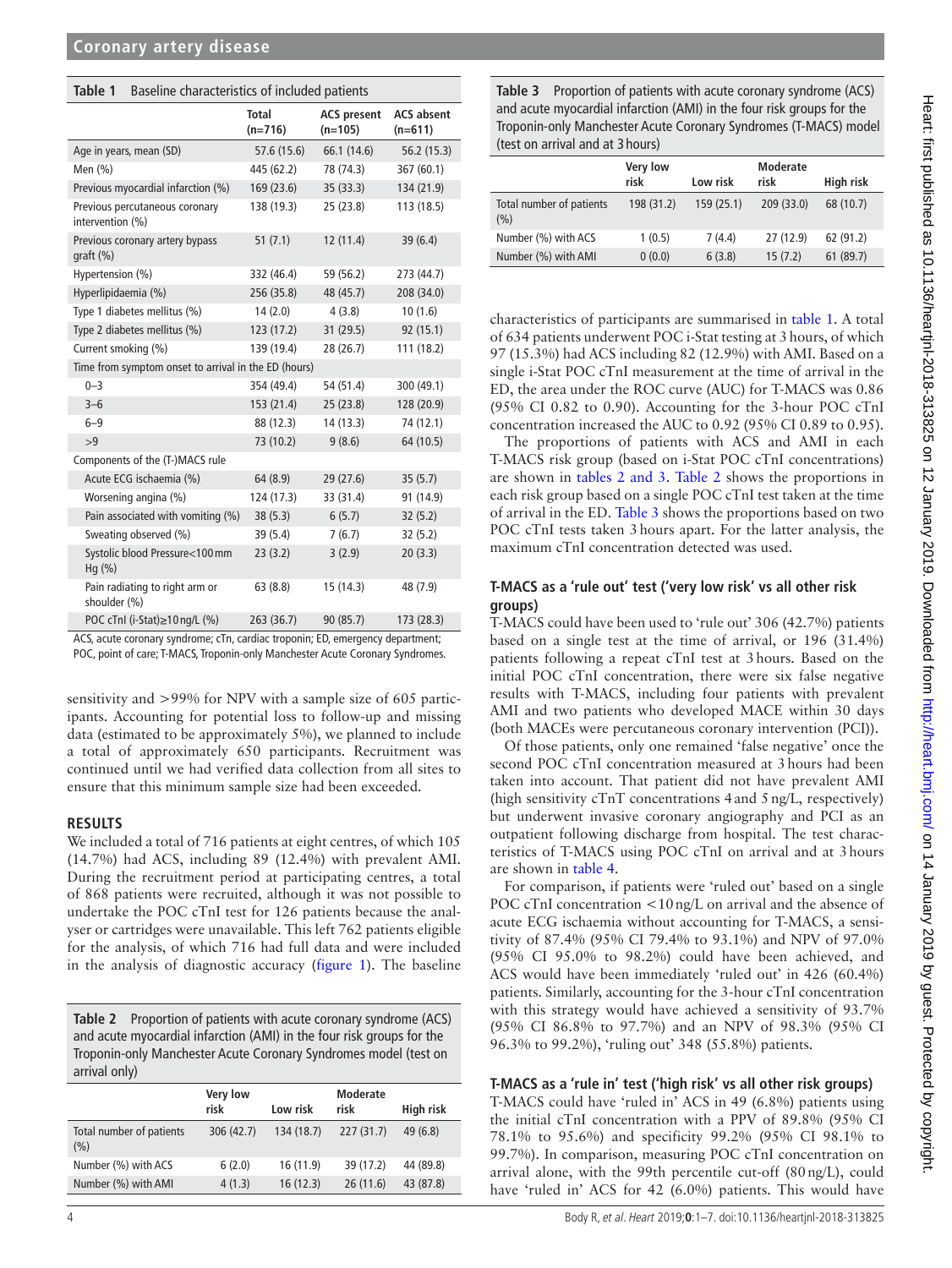<span id="page-4-0"></span>**Table 4** Diagnostic performance of the Manchester Acute Coronary Syndromes (MACS) and Troponin-only Manchester Acute Coronary Syndromes (T-MACS) models as 'rule out' strategies (ie, 'very low risk' vs all other risk groups; 95% CI in parentheses)

|             | T-MACS, 0 hour only   |                       | T-MACS, 0 hour $+$ 3 hours |                       |
|-------------|-----------------------|-----------------------|----------------------------|-----------------------|
|             | For ACS               | For AMI               | <b>For ACS</b>             | <b>For AMI</b>        |
| Sensitivity | 94.3 (88.0 to 97.9)   | 95.5 (88.9 to 98.8)   | 99.0 (94.4 to 100.0)       | 100.0 (95.6 to 100.0) |
| Specificity | 49.1 (45.1 to 53.1)   | 48.2 (44.2 to 52.2)   | 36.7 (32.6 to 40.9)        | 35.9 (31.9 to 40.0)   |
| <b>PPV</b>  | 24.2 (22.5 to 25.9)   | 20.7 (19.3 to 22.2)   | 22.0 (20.9 to 23.2)        | 18.8 (17.9 to 19.8)   |
| <b>NPV</b>  | 98.0 (95.8 to 99.1)   | 98.7 (96.7 to 99.5)   | 99.5 (96.5 to 99.9)        | 100.0 (NA)            |
| $LR+$       | 1.85 (1.69 to 2.03)   | 1.84 (1.69 to 2.01)   | 1.57 (1.46 to 1.68)        | 1.56 (1.47 to 1.66)   |
| LR-         | $0.12$ (0.05 to 0.25) | $0.09$ (0.04 to 0.24) | $0.03$ (0.00 to 0.20)      | $0.00$ (NA)           |

ACS, acute coronary syndromes; AMI, acutemyocardial infarction; LR+, positive likelihood ratio; LR-, negative likelihood ration; NA, not available; NPV, negative predictive value; PPV, positive predictive value.

achieved a PPV of 90.5% (95% CI 77.6% to 96.3%) with a specificity of 99.3% (95% CI 98.3% to 99.8%).

Also accounting for POC cTnI concentrations measured at 3hours, T-MACS could have 'ruled in' ACS for 68 (10.7%) patients. This achieved a PPV of 91.2% (95% CI 82.1% to 95.9%) and a specificity of 98.9% (95% CI 97.6% to 99.6%). Using POC cTnI concentrations alone with the 99th percentile cut-off (80ng/L, considering the maximum concentration measured at presentation and 3hours and without T-MACS) would have 'ruled in' ACS for a similar proportion of patients (10.4%) with similar test characteristics (PPV 92.3% and specificity 99.1%).

### **Diagnostic accuracy of T-MACS with a central laboratory assay**

A total of 565 patients were included in this analysis, of which 65 (11.5%) had AMI and 78 (13.8%) had ACS. T-MACS identified 267 (47.2%) patients as 'very low risk' with the central laboratory (hs-cTnT) assay. Of those, two patients with AMI were wrongly identified as being 'very low risk' using the central laboratory assay and three had ACS. This gave a sensitivity of 98.9% (95% CI 96.8% to 99.8%) and an NPV of 98.6% (95% CI 95.6% to 99.6%) for ACS. For 'ruling in' ACS by identifying 30 (5.3%) patients as 'high risk', T-MACS had a specificity of 99.4% (95% CI 98.2% to 99.9%) and PPV 90.0% (95% CI 73.7% to 96.7%).

#### **Diagnostic accuracy of the POC cTn assay alone**

Without T-MACS, the POC cTn assay alone (tested at 0 and 3hours using the 99th percentile cut-off) had a sensitivity of 63.9% (95% CI 53.5% to 73.4%), specificity 99.2% (95% CI 98.2% to 99.8%), PPV 92.5% (83.6% to 96.8%) and NPV 94.8% (93.3% to 95.9%). If only patients with no ECG ischaemia were 'ruled out', test characteristics were as follows: sensitivity 73.2% (95% CI 63.2% to 81.7%), specificity 93.1% (90.6% to 95.1%), PPV 65.7% (57.9% to 72.8%) and NPV 95.1% (93.3% to 96.4%).

# **Discussion**

In this work we have achieved two important goals with significant implications for practice. Our findings have identified wider clinical applications for (1) the POC cTnI i-Stat assay and (2) the T-MACS decision aid. By using the i-Stat cTnI assay alongside T-MACS, ACS could be 'ruled out' with serial sampling over 3hours. Until now, guidelines have stated that the 3-hour rule out pathway should be reserved for use with high-sensitivity cTn assays[.11 12 15](#page-6-6) Our work suggests that the same can be achieved

with a contemporary, POC assay, when used alongside the T-MACS decision aid.

In addition to 'ruling out' ACS, the algorithm could also enable the diagnosis to be 'ruled in' with >90% PPV, thus facilitating early access to specialist care for patients who will benefit the most. This compares very favourably to existing rapid 'rule in' algorithms. For example, using troponin criteria alone the PPV of a single test has been reported to be  $\langle 90\%,$  even at very high cut-offs.<sup>[16](#page-6-10)</sup> Even with serial sampling over 1 hour, the 1-hour rule-in and rule-out algorithm achieves a PPV of  $\langle 80\% \cdot 17 \rangle$  $\langle 80\% \cdot 17 \rangle$  $\langle 80\% \cdot 17 \rangle$ These are not direct comparisons, and our work therefore does not suggest that the T-MACS is superior to these alternatives. However this other work does emphasise the value of achieving a PPV >90%, as reported here.

Until now, the T-MACS decision aid had only been validated for use with hs-cTn T (Roche)<sup>7 18</sup> and contemporary (cardiac troponin I, Siemens cTnI-Ultra)<sup>[9](#page-6-4)</sup> laboratory-based assays. Validation of the model with a POC cTnI assay enhances the possibilities for future clinical application. These possibilities include (1) expedited diagnostic evaluation in the ED, helping to reduce crowding; (2) enabling the use of biomarker testing in ambulatory care environments without a central laboratory on-site (eg, urgent care centres); and (3) diagnostic evaluation in the prehospital environment, including in the ambulance. The latter will require another prospective clinical study to establish the feasibility of using POC cTnI assays alongside the T-MACS decision aid in the prehospital environment. Because the algorithm is likely to be used sooner after symptom onset, it will also be important to verify its diagnostic accuracy in that environment. The Pre-hospital Evaluation of Sensitive Troponin study, led by members of our group, will shortly address that objective.

Importantly, to obtain the benefits offered by POC testing, use of the accompanying T-MACS algorithm (which takes account of additional clinical information) is required to achieve sufficient diagnostic accuracy. Using POC cTnI concentrations alone, even with an unconventional 'rule out' cut-off at the extreme of the reportable range of the assay, could not 'rule out' ACS. These findings are entirely consistent with previous work which has shown that POC cTn assays used alone have suboptimal sensitivity.[19 20](#page-6-12)

Our findings are also consistent with previous research evaluating other rapid rule out strategies using POC biomarker assays in the ED. In the Randomised Assessment of Treatment using Panel Assay of Cardiac markers study, who were randomised to receive POC biomarker (cTn, myoglobin and creatine kinase MB (CK-MB) fraction) testing over 90min were more likely to be successfully discharged from the ED within 4hours of arrival than patients who received central laboratory testing.<sup>21</sup> However,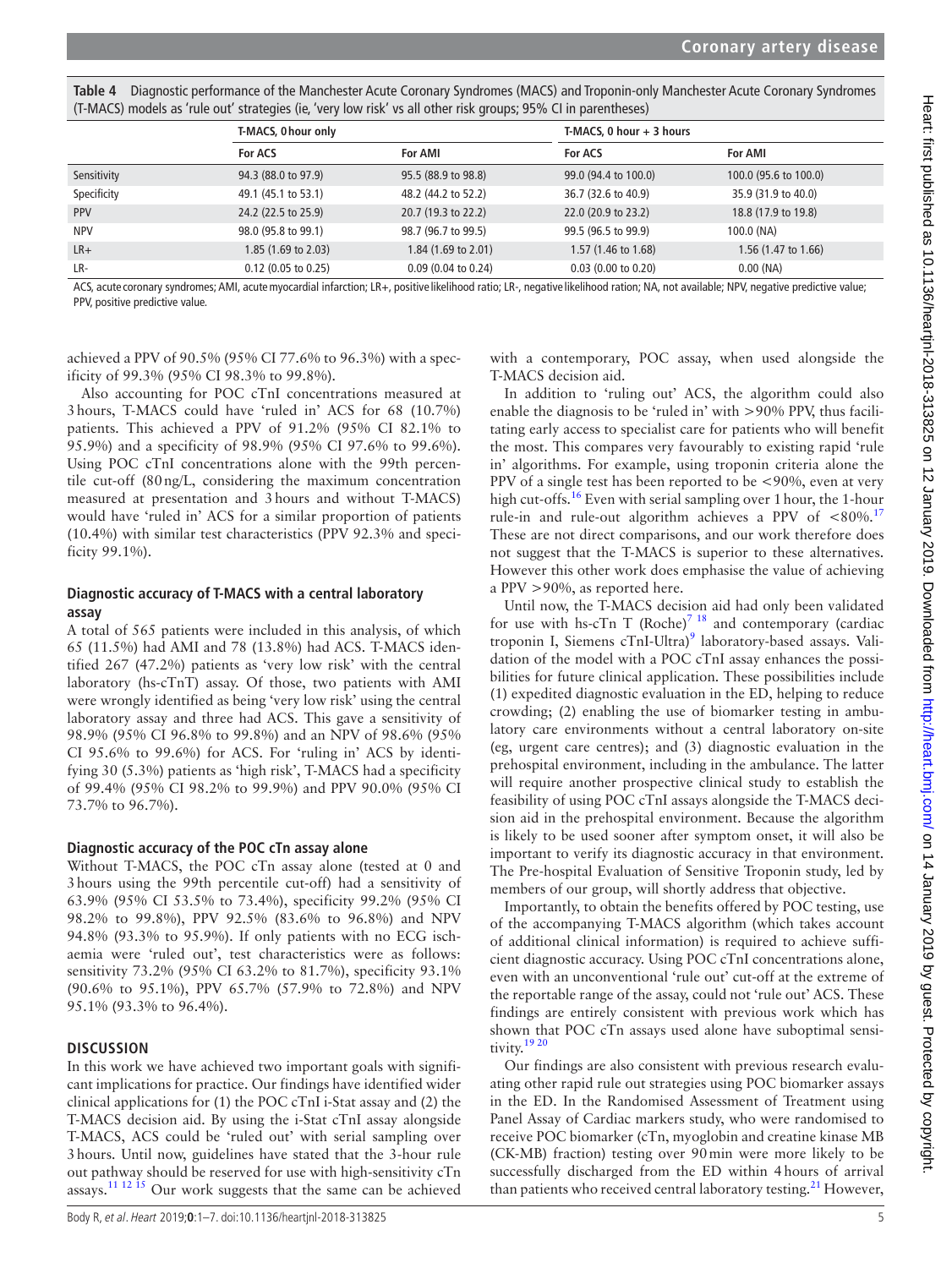# **Coronary artery disease**

the strategy was not found to be cost-effective (possibly caused by over-triage relating to the use of non-specific biomarkers)<sup>[22](#page-6-14)</sup> and the diagnostic accuracy of the POC biomarkers (including cTn measured using the Siemens Stratus CS assay) was found to be inferior to central laboratory assays when used alone.<sup>23</sup> In Australasia, serial testing for cTn, myoglobin and CK-MB over 2hours was found to rule out ACS with high sensitivity when used alongside the Thrombolysis in Myocardial Infarction risk score.<sup>24</sup> However, the strategy only identified  $9.8\%$  patients as eligible for early discharge, whereas using a central laboratory cTn assay maintained sensitivity while identifying 20% of patients as eligible for early discharge.<sup>[3](#page-5-2)</sup> This current work adds to the literature by identifying that POC cTn testing used alongside the T-MACS decision aid could identify >30% patients as eligible for early discharge, while also 'ruling in' the diagnosis in other patients with high specificity.

#### **Limitations**

Although this is a multicentre study at eight EDs and our total sample size of 716 patients exceeded the calculated requirement, our 95% CIs were sufficiently wide to incorporate values that, if true, are unlikely to be clinically acceptable. Therefore, further prospective confirmation of our findings is desirable. We should also note that 126 patients did not undergo POC cTnI testing during the study period due to a lack of available analysers or cTnI cartridges. A smaller number of patients had insufficient data recorded to calculate T-MACS or to verify the final diagnosis. It seems unlikely that this would substantially affect the results of our study as there is no suggestion that the missing data would introduce a systematic source of bias. Finally, we should acknowledge that while sites were encouraged to recruit a consecutive sample of patients, recruitment was ultimately dictated by researcher (predominantly research nurse) availability, meaning that this is ultimately a convenience sample.

One key advantage of POC cTn assays is that the turnaround time is faster than central laboratory assays. In this work, it was

#### **Key messages**

#### **What is already known about this subject?**

► The Troponin-only Manchester Acute Coronary Syndromes (T-MACS) decision aid has previously been shown to be an accurate tool to enable acute coronary syndromes to be ruled in and ruled out following a single blood test in the Emergency Department. However, T-MACS has to date only been validated with central laboratory cardiac troponin assays.

#### **What does this study add?**

► In this work we validated T-MACS using a contemporary point of care cardiac troponin assay. While the assay was insufficiently sensitive when used alone, it had comparable accuracy to central laboratory assays when used to inform the T-MACS decision aid.

#### **How might this impact on clinical practice?**

► Our work shows that acute coronary syndromes could be ruled in or ruled out by using T-MACS and two point of care troponin tests taken 3 hours apart. This could expedite the patient journey in the Emergency Department and may enable future care to delivered in ambulatory or communitybased settings.

not possible to quantify the time saving as our objective was to evaluate diagnostic accuracy. Thus, the POC tests were predominantly undertaken by research nurses who also had other non-clinical tasks to complete (such as seeking consent). Future work evaluating the implementation of POC cTn tests in practice should therefore seek to quantify the potential time saving when POC cTn assays are used.

The POC troponin assays were also run by clinical research nurses and clinicians who had received all appropriate study training and had been delegated responsibility to undertake the assays by the local principal investigator at each site. While this was required for governance reasons, and while the staff running the analyses have a similar background to all other clinical staff working in the ED, it will be important for future research to evaluate the assay when used as part of routine clinical practice.

## **Conclusion**

The T-MACS decision aid could be used to 'rule in' and 'rule out' ACS with the POC cTnI i-Stat assay with serial samples drawn 3hours apart. This would enable expedited diagnostic evaluation in EDs and may facilitate future use of both T-MACS and POC cTnI testing in ambulatory care and prehospital environments.

#### **Author affiliations**

<sup>1</sup> Emergency Department, Central Manchester University Hospitals NHS Foundation Trust, Manchester, UK

Cardiovascular Sciences Research Group, Manchester Academic Health Science Centre, The University of Manchester, Manchester, UK <sup>3</sup>

<sup>3</sup>School of Healthcare Science, Manchester Metropolitan University, Manchester, UK <sup>4</sup>Emergency Department, St. George's NHS Foundation Trust, Manchester, UK <sup>5</sup>Emergency Department, Royal Devon & Exeter Hospital NHS Foundation Trust,

Exeter, UK

<sup>6</sup> Emergency Department, Bolton NHS Foundation Trust, Bolton, UK<br><sup>7</sup> Emergency Department, Hampshire Hespitals NHS Foundation Tru Emergency Department, Hampshire Hospitals NHS Foundation Trust, Hampshire, UK <sup>8</sup> <sup>8</sup>Emergency Department, Harrogate and District NHS Foundation Trust, Harrogate, UK <sup>9</sup> Emergency Department, Northumbria Healthcare NHS Foundation Trust,

Northumbria, UK

<sup>10</sup>Emergency Department, Arrowe Park Hospital, Wirral University Teaching Hospital NHS Foundation Trust, Wirral, UK

**Contributors** All authors contributed substantially to this work, the revision and final approval of the manuscript, and meet the ICMJE criteria for authorship.

**Funding** This study was funded by a research grant from Abbott Point of Care. The study was sponsored by Manchester University NHS Foundation Trust.

**Competing interests** RB Speaker fees from Singulex; Roche (consultancy, research grant); Abbott Point of Care (speaker fee, research grant); FABPulous BV (consultancy); Alere (donation of reagents for research).

**Patient consent** Obtained.

**Ethics approval** The study was approved by the National Research Ethics Service (reference 14/NW/1344), was sponsored by Manchester University NHS Foundation Trust and was undertaken in full compliance with the Declaration of Helsinki and according to the principles of Good Clinical Practice.

**Provenance and peer review** Not commissioned; externally peer reviewed.

**Data sharing statement** For queries about unpublished data, please contact Professor Richard Body at richard.body@manchester.ac.uk.

#### **References**

- <span id="page-5-0"></span>1 Hospital Episode Statistics. Hospital admitted patient care activity, 2016-17: diagnosis. 2017 [https://digital.nhs.uk/data-and-information/publications/statistical/](https://digital.nhs.uk/data-and-information/publications/statistical/hospital-admitted-patient-care-activity/2016-17) [hospital-admitted-patient-care-activity/2016-17](https://digital.nhs.uk/data-and-information/publications/statistical/hospital-admitted-patient-care-activity/2016-17) (accessed 19 Jun 2018).
- <span id="page-5-1"></span>2 Body R, Carley S, McDowell G, et al. The Manchester Acute Coronary Syndromes (MACS) decision rule for suspected cardiac chest pain: derivation and external validation. [Heart](http://dx.doi.org/10.1136/heartjnl-2014-305564) 2014;100:1462-8.
- <span id="page-5-2"></span>3 Than M, Cullen L, Aldous S, et al. 2-Hour accelerated diagnostic protocol to assess patients with chest pain symptoms using contemporary troponins as the only biomarker: the ADAPT trial. [J Am Coll Cardiol](http://dx.doi.org/10.1016/j.jacc.2012.02.035) 2012;59:2091-8.